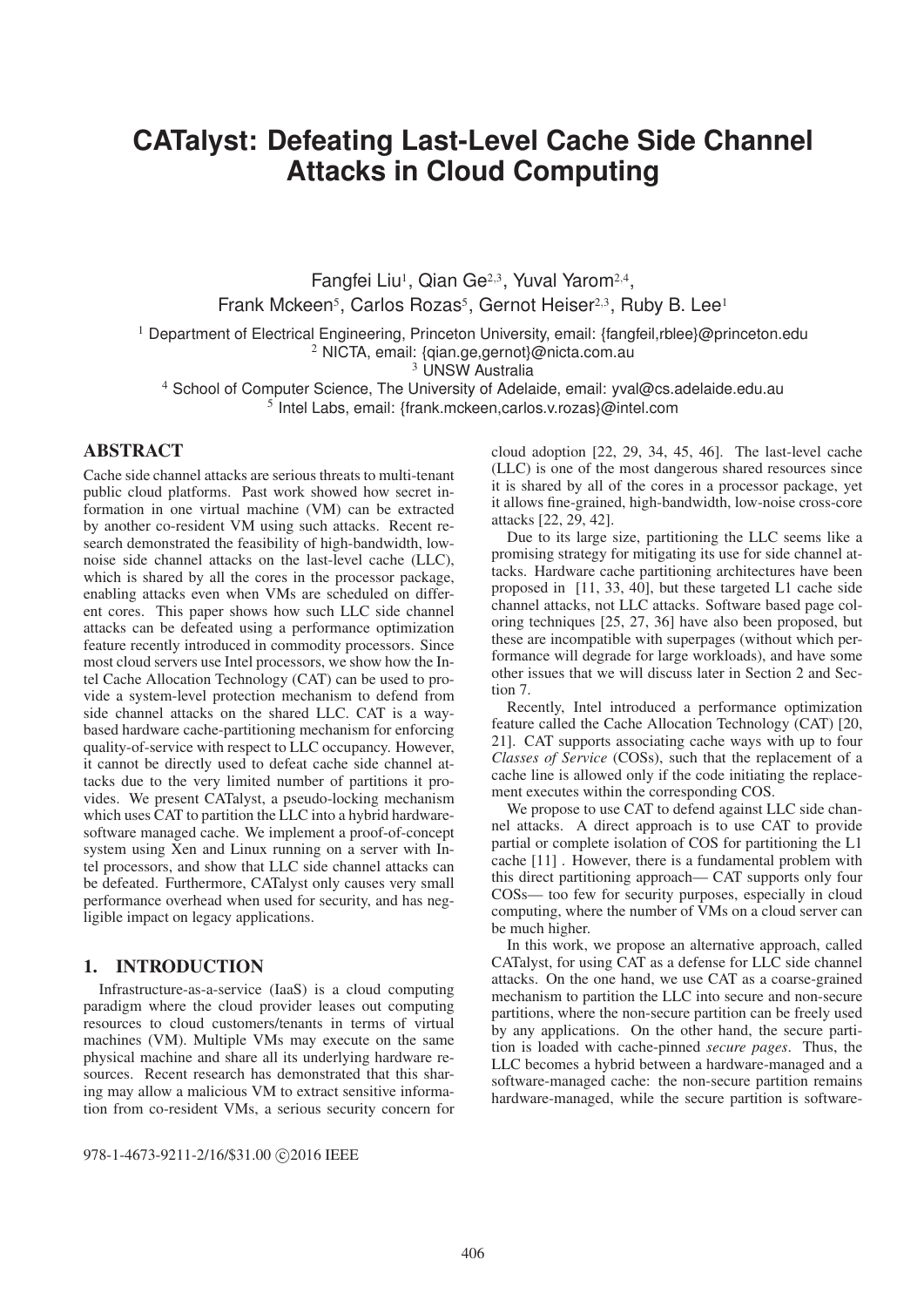managed, leveraging CAT to enforce the cache-pinning of secure pages.

We present a proof-of-concept implementation using a Xen hypervisor running Linux-based VMs on a cloud server using commodity Intel processors. Our implementation provides applications with an explicit interface for using secure pages to store security-sensitive code and data pages. The implementation ensures that malicious VMs cannot evict the sensitive data in these secure pages from the cache, thereby preventing LLC side channel attacks on these pages.

We evaluate the implementation and show that CATalyst completely mitigates the attacks, while introducing negligible performance overhead (on average 0.7% over the SPEC benchmark suite and 0.5% for PARSEC.)

This paper makes the following contributions:

- A new mitigation scheme called CATalyst for LLC side channel attacks using recently-introduced hardware performance features in commodity processors. (Section 3.)
- A concrete implementation of the design, showing how secure page cache-pinning in the LLC can be achieved. (Section 4.)
- Security evaluation (Section 5) and performance evaluation (Section 6) of the design, showing that LLC cache side channel attacks can be defeated with minimal performance overhead.

# 2. BACKGROUND

# 2.1 Virtualization

Virtualization is the key underlying technology for IaaS clouds. Virtualization supports running multiple isolated environments, called *virtual machines* (VMs). Each VM provides the software within it with the illusion of executing on its own machine. A *virtual machine monitor* (VMM) manages the underlying hardware resources, which not only allocates those resources to the VMs but also provides the isolation boundaries among VMs.

To maintain the illusion of VMs executing on isolated hardware, the VMM relies on hardware support. Whenever the software in a VM executes a sensitive instruction, i.e., an instruction that may result in breaking the illusion, the processor generates a *VM exit* that traps into the VMM. The VMM then emulates the operation of the sensitive instruction to maintain the illusion.

There are two levels of address-space virtualization in virtualized environments. The first maps the virtual addresses of a process to a guest's notion of physical addresses, which are emulated by the VMM. The second maps guest physical addresses to host physical addresses. The two levels of address translation can be achieved in two alternative ways. Without specific hardware support, the VMM can maintain a shadow page table for each process to store the translation from the virtual address to the host physical address. The VMM needs to intercept the guest OS (operating system)'s page table updates in order to keep the shadow page table coherent with the guest page table, which is very costly. This overhead can be removed with hardware support for *nested* *page tables*. For example, Intel introduced an *extended page table* (EPT) mechanism [20], which features a second page table that directly stores the translation from the guest physical address to the host physical address for each guest VM. The page table walker needs to traverse both the guest page table and the EPT to get the translation from the virtual address to the host physical address.

To improve performance, most VMMs allow breaking the illusion in certain cases through the use of *paravirtualization* [2]. The VMM provides some services in terms of *hypercalls* that are typically not part of the instruction set of the architecture, which the OS in the VM can use.

Emulating sensitive instructions provides a logical isolation between VMs. Instructions that normally affect the logical state of the machine are emulated so that their effect is visible only within a VM. However, the emulation does not achieve temporal isolation. That is, some instructions take a different amount of time to execute on a VM. There are several causes for the lack of temporal isolation. In this work we are interested in timing differences due to sharing the LLC, which allow mounting LLC-based side channel attacks.

# 2.2 LLC-based side channel attacks





#### (b) The FLUSH+RELOAD attack

#### Figure 1: Two LLC-based attacks.

Cache side channel attacks can infer secret information processed by a victim through measuring its cache usage patterns. While L1 and L2 caches are core-private, the LLC is shared between cores, hence LLC-based attacks are also executable when the victim and the attacker are not executing on the same core. Furthermore, as co-resident VMs share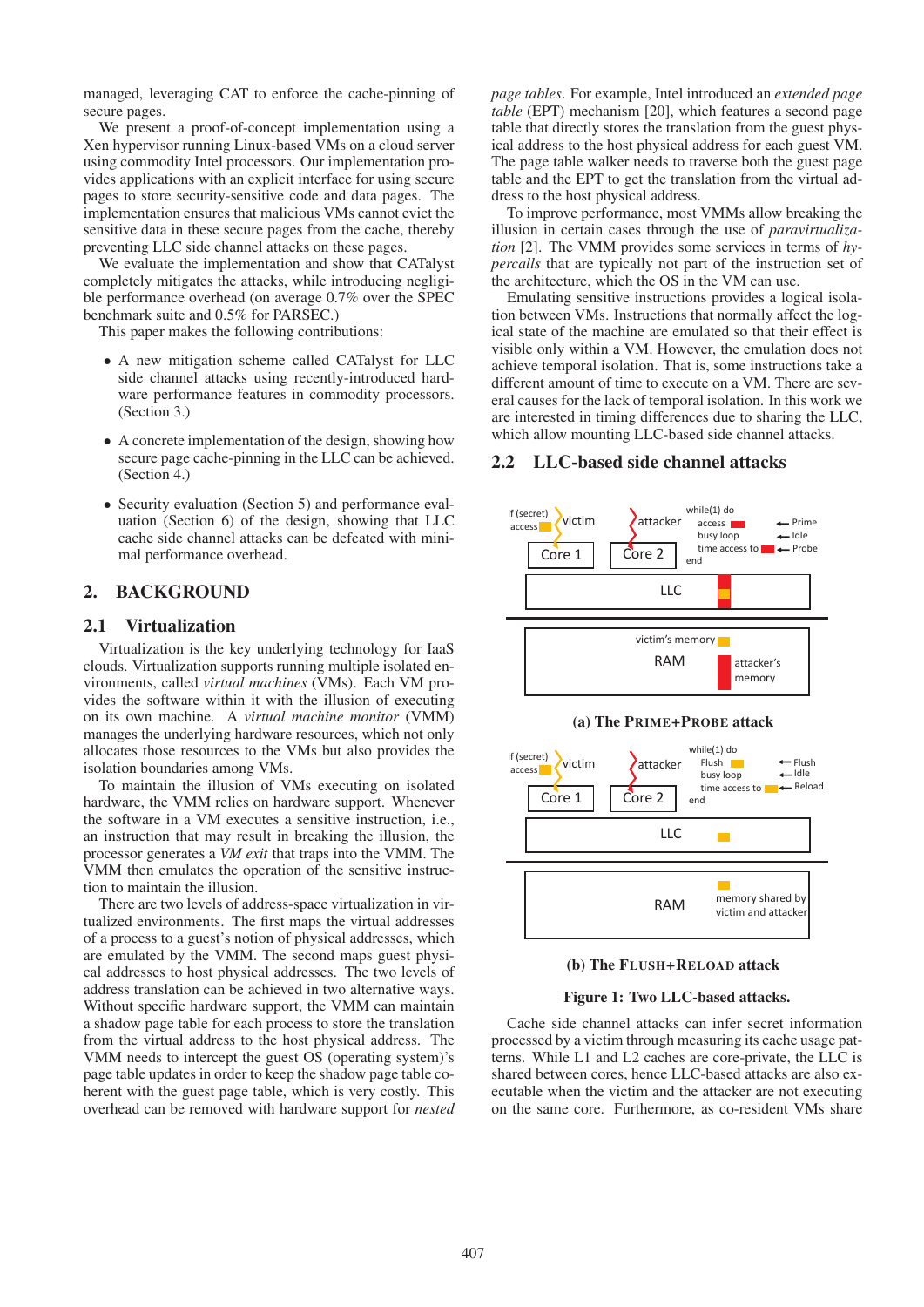the LLC, LLC-based attacks can operate cross-VM. Recent work has shown that LLC attacks are powerful enough to extract fine-grained secret information with high resolution and low noise [22, 29, 42]. We now describe the two common techniques used in LLC-based attacks: PRIME+PROBE and FLUSH+RELOAD.

#### *2.2.1 The* PRIME+PROBE *attack*

The PRIME+PROBE attack exploits resource contention between two processes, allowing an attacker process to measure the cache usage of a victim process. Figure 1a illustrates this attack. The attacker first constructs an *eviction buffer* that consists of cache lines in the same cache set as a target victim cache line. In order to observe when the victim process accesses the target cache line, the attacker performs repeated measurements consisting of three steps. First, the attacker primes the targeted cache set by accessing the cache lines in its eviction buffer. This, effectively, fills the monitored cache set with the attacker's data. Then, the attacker busy-waits for a set time. Lastly, the attacker probes the cache set by measuring the time to access the cache lines in the eviction buffer. If the victim accesses the target cache line between the prime and the probe steps, the target cache line will evict an attacker line from the cache, resulting in a longer probe time than otherwise.

### *2.2.2 The* FLUSH+RELOAD *attack*

The FLUSH+RELOAD attack is applicable when the attacker and the victim share the memory page containing the target cache line. Page sharing is commonly implemented in both the OS and the VMM, e.g., as shared libraries or through memory deduplication [39]. Figure 1b illustrates this attack. FLUSH+RELOAD, like the PRIME+PROBE attack, consists of three steps. Firstly, the attacker flushes the target cache line from the cache, e.g., using the clflush instruction. Then, the attacker busy-waits for a set amount of time. Lastly, the attacker measures the time to reload the target line. If the victim accesses the target cache line between the flush and the reload steps, the line will be cached and the reload will be faster than otherwise.

### 2.3 Page coloring

Page coloring is a software mechanism that partitions the cache by cache sets at page-size granularity. Memory pages are given different colors, and only memory blocks in pages with the same color can be mapped into the same cache set. The page frame allocation is changed so that pages that are contiguous in the virtual address space will have different colors. Since the granularity of page coloring is 4KB small pages, it is incompatible with superpages, without which performance may degrade due to extra TLB misses [35]. Also, page coloring does not support memory deduplication across VMs, potentially increasing memory pressure [39]. Page coloring is inherently coarse-grained, significantly reducing the amount of cache available to any VM, which may lead to performance degradation.

# 2.4 The Intel sliced LLC

Starting with the Nehalem microarchitecture, Intel introduced the sliced LLC architecture that splits the LLC into

multiple *slices*. Each of the slices operates as a standard cache, indexed by part of the physical address. The cores and the cache slices are interconnected by a bi-directional ring bus, and there is one slice for each core.

To map a physical address to a cache slice, the processor uses an unpublished hash function, which distributes the physical addresses uniformly among the slices [19]. Not disclosing the details of the hash function hampers side channel attacks as well as defenses [43]. In order to find the eviction buffer for mounting a PRIME+PROBE attack, the attacker needs to know which memory locations map to which cache sets—information which is partially encoded by the hash function. In order to implement page coloring as a defense, the system designer must ensure that pages of different colors do not map to the same cache set. Without understanding the hash function, the system can only rely on address bits used for indexing the set within a slice, reducing the number of available colors.

The hash function can be reverse-engineered by finding conflicting memory addresses, experimentally or by using the performance counters of the processors [30]. When the number of cores in the processor is a power of two, the hash function is linear [18, 23, 29]. For other core counts, the hash function cannot be linear [29, 43].

# 3. LEVERAGING CAT TO DEFEAT LLC **ATTACKS**

### 3.1 The Intel Cache Allocation Technology

CAT is a hardware-based mechanism, introduced in Intel Haswell server processors in 2014, which supports configurable partitioning of the cache ways of the LLC. Unlike page coloring, CAT is not affected by the hash indexing algorithm of the LLC and supports superpages. CAT is designed to enforce quality-of-service (QoS) through isolating cache footprints, e.g., by guaranteeing cache capacity to high-priority applications.

On current Haswell servers, CAT supports up to four classes of service (COS), with a bitmap defining the LLC ways a COS can access. The bit mask can be configured in software by writing to one of four model-specific registers (MSRs), one for each COS. Intel imposes two constraints on configuring the COS: the bit mask must contain at least two ways and the allocated ways must be contiguous. CAT associates COS to logical processors. As a result, all the applications running on a logical processor share the same COS. Importantly, CAT only restricts the ways that can be used to serve an LLC miss, applications can still hit on cache lines that are cached in cache ways that are not assigned to them.

# 3.2 Challenges

CAT could be trivially used to completely partition the cache, by assigning disjoint COSs to different VMs (Figure 2.). However, such a partitioning is too coarse-grained, as the hardware only supports four COSs, and four security domains are insufficient for realistic cloud workloads. Furthermore, the system could not dynamically balance the cache allocation according to the needs of VMs, which might harm the performance of VMs with large working sets, especially when most VMs have small working sets.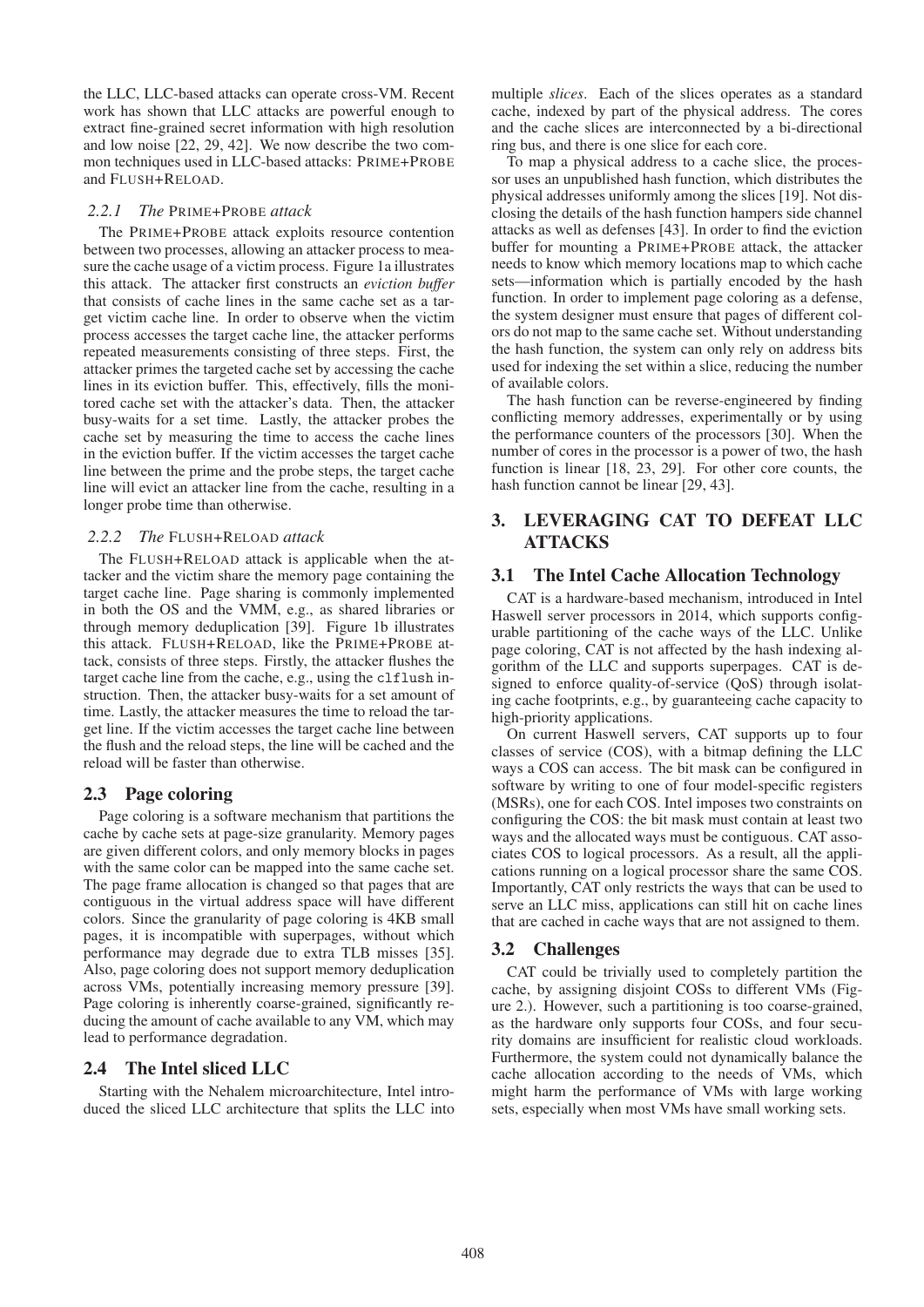

Figure 2: Straightforward way-partitioning of the LLC between cores (only 4 partitions).

### 3.3 Threat model and design goals

We target the co-residence threat in public IaaS clouds. Without losing generality, our threat model assumes that each VM is a trust domain, i.e., cloud customers do not trust each other. The attacker owns a VM, having complete control of both OS and applications in the VM. The victim is a co-resident VM that shares the machine with the attacker VM. Our goal is to ensure that running it in a public cloud platform is as secure as running a VM on a private machine. We assume that the OS and the applications in the victim's VM are trusted. We also trust the cloud provider and any software under its control. In particular, we trust that the VMM manages the VMs, their resource allocations and the CAT correctly.

We focus on LLC-based cross-VM attacks. The attacks based on core-private caches (e.g., L1 and L2 caches) are extremely difficult to perform in the cross-VM scenario, since they need to exploit the vulnerability of the VMM scheduler (e.g., the Xen credit scheduler) to achieve fine-grained sharing of the same core for two VMs [46]. Additionally, different hardware or software solutions have already been proposed for L1-based side channel attacks. These include secure cache designs [11, 28, 40, 41], scheduler-based defenses [38] and software-based cache cleansing mitigations [44]. Furthermore, cloud providers have the option not to schedule two VMs from different cloud customers on the same core, but VMs still share the LLC even when they are scheduled on different cores. Our goal is providing a system-level mechanism that offers strong security guarantees to cloud providers and their customers. We want a practical solution that is applicable to commodity hardware. Furthermore, we want a scalable solution that can handle a large number of VMs and does not incur prohibitive performance costs. Lastly, we do not want a solution that increases the risk of denial-of-service (DoS) attacks.

### 3.4 Our solution: CATalyst

The key idea of CATalyst is that we use CAT not only as a cache partitioning mechanism but also as a pseudolocking mechanism which pins certain page frames in the LLC. These cache-pinned page frames are called *secure pages* that can be used to store security-sensitive code and data by remapping them to the secure page frames.

As shown in Figure 3, we first use the CAT hardware to create two partitions: a secure partition and a non-secure partition, where the secure partition can be much smaller than the non-secure partition. We dedicate the secure par-



Figure 3: CATalyst architecture, with finer-grained, page-level partitioning of 2 ways of the LLC.

tition to store cache-pinned secure pages. The non-secure partition remains hardware-managed, and thus transparent to the software. The secure partition, however, becomes a software-managed cache that is allocated as the secure partition at VMM boot time. In this way, our solution converts the LLC into a hybrid between a hardware-managed cache (using CAT) and a software-managed cache, providing finer granularity partitions, and locking of secure pages (described below). Although the effective LLC capacity for applications that do not use secure pages is reduced to the size of the non-secure partition, the performance degradation is small, owing to the large size (tens of MB) of the LLC in modern processors, and to the relatively small size of the secure partition, which can be as small as two out of many (e.g., 20) LLC ways.

Secure pages are assigned to VMs upon request at VM launch time. Allocation is done at a granularity of a page, effectively increasing the number of cache partitions to the number of pages in the secure partition. We can, therefore, support many more mutually-distrusting VMs than the number of COS. The VMM guarantees that a secure page is not shared by multiple VMs. Yet, within a VM, assigned secure pages are fully managed by the guest OS and can be timeshared by all the applications in the VM.

Security guarantees: CATalyst provides two security guarantees:

1) *No eviction of secure pages by malicious code.* We guarantee that once security-sensitive code or data is mapped to secure pages, they are kept in the LLC. That is, malicious code cannot cause eviction through cache line contention. Accesses to security-sensitive code or data always hit in the LLC, thus achieving constant-time accesses, which do not leak information to an attacker observing the shared LLC cache state. Note that unlike some previous work [26], we do not require explicit software preloading of security-sensitive code or data to achieve access time guarantees (due to cache hits). Instead, by remapping the security-sensitive code or data to the secure pages, we implicitly perform preloading.

2) *No overlapping of secure pages between different active VMs (security domains)*. By preventing sharing of secure pages between VMs, we guarantee that the FLUSH+ RELOAD attack cannot operate on security-sensitive code or data. This also prevents a malicious VM from flushing the secure pages belonging to another VM.

To avoid DoS attacks by malicious VMs over-requesting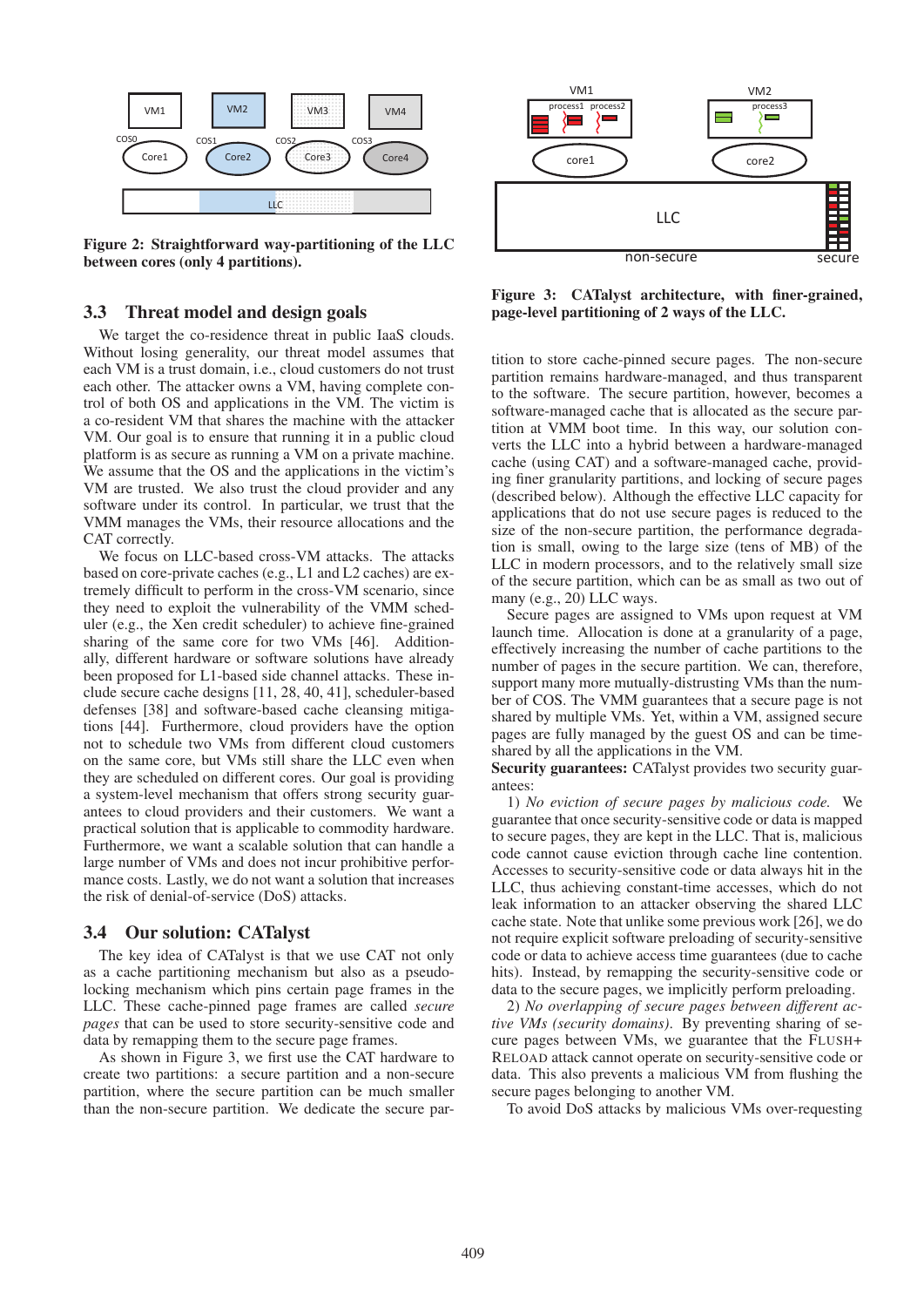secure pages, the VMM limits the maximum number of secure pages that a VM can request, for example, to no more than 8 pages.

Scalability: The number of cache partitions that our system can support is essentially the number of pages in the secure partition. Assume that there are *Nslice* LLC slices, the size of each way in a LLC slice is *S* bytes, and the number of reserved ways for the secure partition is *k*. In a typical Intel processor, *Nslice* is the number of cores in the processor and *S* is fixed at 128 KB, which is 32 page frames. Therefore, the secure partition contains  $32 \times k \times N_{slice}$  page frames. Due to the restrictions of CAT allocation, we have  $k > 2$ . Hence, the smallest possible secure partition has 64 page frames per processor core.

Looking at Amazon EC2, as an example of a typical public cloud provider, we find that the smallest supported instance, the T2.micro, has a burstable CPU allocation of 10% of the performance of a single core [3]. If we ignore the VMM overhead, assume no larger instances are used and allow for some over-provisioning, we can estimate an upper bound of 16 VMs per CPU core. Even with such an upper bound, 64 secure pages per core can still accommodate four secure pages per VM. A few secure pages are usually sufficient for protecting the security-sensitive code and data since these are usually small.

### 3.5 Overview of the CATalyst system

The CATalyst system consists of the following phases:

1) VMM boot time: The VMM reserves a pool of physically contiguous page frames, and loads these pages into secure partitions using CAT. We allocate all secure pages in the secure partition at boot time as this implies a one-off overhead that is drowned by the boot latency. We show what is involved in loading secure pages into the secure partition with high security guarantees, and we will discuss this in detail in Section 4.

2) VM launch time: At VM launch time, the VMM allocates secure pages to the guest physical address space of the guest VM according to its request. The VMM guarantees that VMs do not share a secure page.

3) VM run time (process): At VM run time, the guest kernel manages the secure pages without interventions from the VMM. The guest kernel exposes two system calls to the process, for mapping and unmapping the secure pages. If a process wants to protect its sensitive code or data, the guest kernel only needs to remap the sensitive code or data to the secure pages, which implicitly does preloading and locking of these pages.

4) VM terminate time: The allocated secure pages are reclaimed and scrubbed when a VM is terminated, and released to the VMM.

In the following section, we will discuss in detail how the secure pages are managed, how to expose secure pages to the guest VM, and how to reclaim the secure pages. The implementation of the system calls and how an application uses the system calls will also be described in detail.

# 4. SYSTEM DESIGN

### 4.1 VMM boot time

|                  | M <sub>9</sub> | M <sub>8</sub> | M7 | M <sub>6</sub> | M <sub>5</sub> | M4 | M <sub>3</sub> | M <sub>2</sub> | M1 | M <sub>0</sub> |
|------------------|----------------|----------------|----|----------------|----------------|----|----------------|----------------|----|----------------|
| CO <sub>SO</sub> | 1              |                |    |                |                | 1  | $\mathbf{1}$   |                | 0  |                |
| COS1             |                |                |    |                |                |    |                |                | 0  |                |
| COS <sub>2</sub> |                |                |    |                |                | 1  |                |                | 0  |                |
| COS3             | 0              | 0              | 0  | 0              | 0              | 0  | 0              | 0              |    |                |

Figure 4: Example bit mask configuration for CAT as a pseudo locking mechanism.

Figure 5: Procedure to pin one secure page into the secure partition.

#### *4.1.1 Pseudo locking mechanism*

CAT itself is a cache partitioning mechanism. However, with careful configuration of CAT, it can also be used as a pseudo locking mechanism. Specifically, we dedicate one COS, say COS3, for security, and ensure no process except a special preloading routine can be assigned to COS3. During the initialization of CAT, we configure the capacity bit mask for each COS before locking the secure pages. Figure 4 shows an example bit mask configuration. In this example, there are 10 cache ways; way  $M_0$  and  $M_1$  are reserved for the secure partition and all of the remaining cache ways are used for the non-secure partition. COS3 is configured to be able to access the secure partition only, and all of the other COSs can only access the non-secure partition. We also set the MSR associated with each logical processor so that each is initially associated with COS0.

#### *4.1.2 Preloading routine*

The preloading routine (outlined in Figure 5) has to be carefully designed to ensure security. Specifically, our security guarantee is that secure pages always hit in the secure partition of the LLC. If data in a secure page was ever evicted out of the secure partition, it would become susceptible to attacks.

Once a logical processor is set to a COS, all the memory traffic initiated by that logical processor will follow the cache allocation policy of this COS. Such memory traffic includes instruction fetches and data load and stores, traffic originating from prefetchers, and even the page table walker. Therefore, we must guarantee that:

1) The preloading routine code and any non-sensitive data, e.g., the local variables on the stack, must never be loaded into the secure partition, to avoid evicting the secure pages.

2) No interrupt or exception handling is allowed while the preloading routine is executing. Otherwise, the interrupt or exception handler will execute with the logical processor setting of COS3 and may potentially evict some secure pages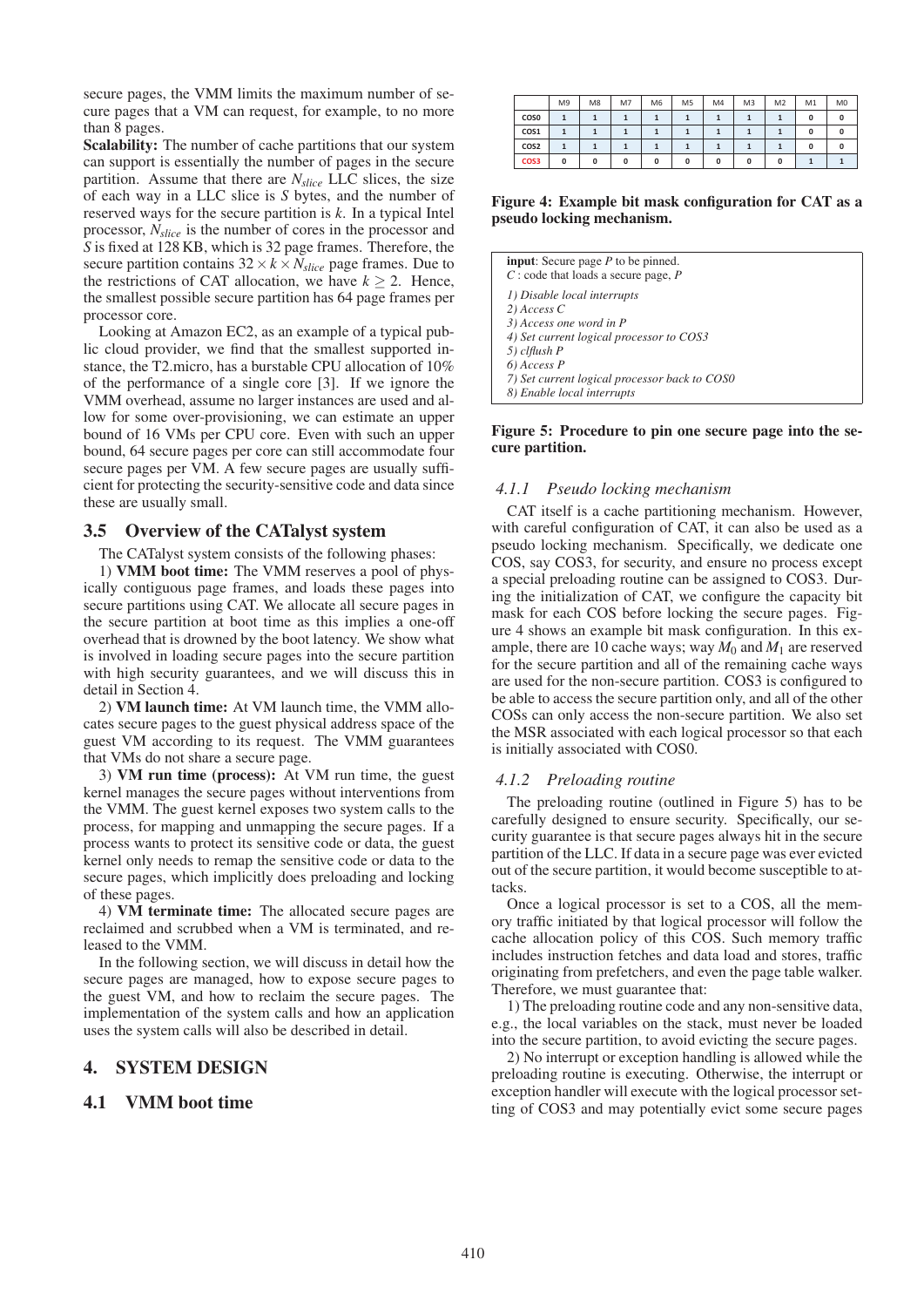out of the LLC cache.

3) No TLB miss (specifically in the unified L2 TLB) is allowed while the preloading routine is executing. This is because when the hardware walks the page tables, it may cache page-table data in the normal data-cache hierarchy. This could pollute the secure partition.

4) We also need to guarantee that the secure pages are never cached in any part of the non-secure partition.

To overcome the above challenges, we carefully write the preloading routine in assembly without using a stack or heap. This way, we only need to worry about the preloading routine's code, not data.

We first disable local interrupts to ensure that the preloading routine is not interrupted (Step 1 of Figure 5). Step 2, executed while the logical processor is still set to COS0, ensures that the preloading routine code is cached in the nonsecure partition, and that the corresponding TLB entry is loaded. Since the preloading is done at boot time when only the boot core is running, we can guarantee that, once cached in the non-secure partition, the routine's code is not evicted from the cache or the TLB while preloading a page. Similarly, we also make sure no page fault or TLB miss occurs while accessing *P*. We achieve this by accessing one word in *P* to load the TLB entry for the page (Step 3). After all of these preparations, it is safe to set the current logical processor to COS3 (Step 4). Before loading *P* into the secure partition, we use the clflush instruction to evict any cached data of *P* from the non-secure partition (Step 5). We then traverse *P* (Step 6), ensuring it is cached in the secure partition. Finally, we exit the secure partition and go back to COS0 (Step 7) and re-enable interrupts (Step 8). The preloading routine consists of less than 100 lines of assembly code and achieves the same functionality as a hardware cache-pinning mechanism.

### *4.1.3 Preloading secure pages without self-conflicts*

Ideally, a physically contiguous chunk, with size equal to the size of the secure partition (*M* bytes), will fit in the secure partition without conflicts. In some rare cases, this will be complicated by the use of the hash indexing scheme. Specifically, when the core count is not a power of two, we may find some conflicts within the *M* bytes in the physically contiguous chunk. This is because although the hash indexing scheme tries to evenly distribute traffic to each LLC slice, it is very hard to achieve this perfectly when the core count is not a power of two. To avoid LLC conflicts during the loading of secure pages, the VMM needs to allocate a chunk of physically contiguous memory that is slightly larger than *M*. For each page frame, the VMM needs to determine whether adding this page frame into the secure partition will cause the eviction of page frames that are already in the secure partition. There are two approaches to achieve this:

1) Reverse engineer the hash function [30, 43]. Since the VMM knows the physical address of a page frame, it is straightforward for the VMM to determine which LLC slice the page frame is mapped to, if the VMM knows the hash function.

2) The VMM can use the PRIME+PROBE technique iteratively [29]. Assume the VMM has already selected a set of page frames, *F*, without LLC cache line conflicts. In order to

determine whether adding a new candidate page frame will result in conflicts, the VMM can first access a cache line *L* in the candidate page frame, and then access all the cache lines with the same page offset as *L* in the page frames in *F*. The VMM then measures the time taken to access *L* again. If the access latency is small, the VMM can add the candidate page frame in the set *F*; otherwise, adding this candidate page will cause self-conflicts since an LLC cache miss resulted in accessing *L* again.

We use the performance monitor unit (PMU) to verify that the secure pages are indeed pinned in the cache. The PMU allows software to access the hardware performance counters. Specifically, the VMM first allocates a large buffer (e.g., the same size as the LLC) and cleans the LLC by traversing the large buffer. Then the VMM uses the PMU to measure the number of LLC misses when randomly traversing a secure page. To count the number of LLC misses, we directly program one of the performance monitor counters (e.g., PMC0) so that it is reset to zero before we start to access the secure page; we read this counter for number of LLC misses, after traversing the secure page.

#### *4.1.4 Other issues*

Although our preloading routine is carefully designed to provide strong security guarantees, there are still several complexities to handle in a real commodity system, in order to prevent the pinned page frames from being evicted out of the LLC.

Special instructions that explicitly flush the caches: Table 1 shows some existing Intel x86 instructions that may explicitly flush a cache line out of the LLC, without enforcing CAT, which will destroy our security guarantee once such an instruction is executed. In particular, invd and wbinvd may flush the whole per-core L1 and L2 caches (and the corresponding content in the LLC). A malicious VM may use such instructions to flush arbitrary secure pages out of the LLC. Since these instructions cause VM exits, the VMM can intercept them and prevent their execution.

The clflush instruction and memory-access instructions bypassing the caches are potentially more dangerous, since they are unprivileged and can be executed by the guest without causing VM exits. However, since these instructions operate on data identified by the guest virtual address, they cannot affect another VM's secure pages, as we guarantee that VMs never share secure pages.

Once the secure pages are reclaimed at VM termination, the VMM needs to reload these pages to ensure they are still pinned in the secure partition. We allow the VMM to execute the above special instructions, but ensure that where they target cache lines in the secure partition, the VMM immediately afterwards reloads the flushed cache lines.

Unlike the loading of secure pages at boot time, reloading them requires special care. This is because: 1) concurrent accesses to the flushed secure pages by a VM running on another core may cache a secure page in the non-secure partition (e.g., while the VMM executes wbinvd); 2) there is no guarantee that the preloading routine code, which is cached in the non-secure partition, will not be evicted when reloading the secure pages. In order to maintain our security guarantees we stop all other logical processors while the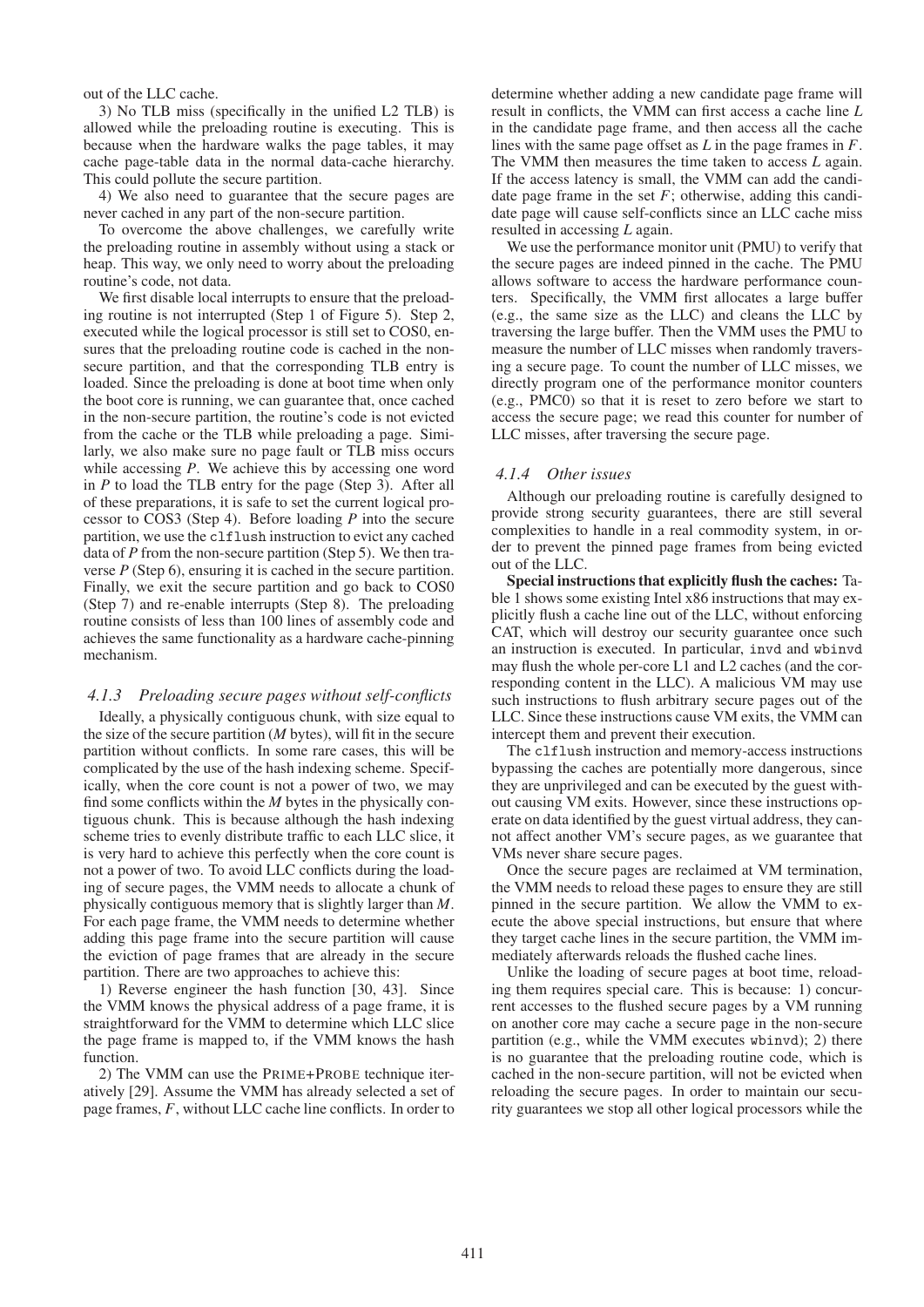

Table 1: Special instructions that may explicitly flush cache.



(a) EPT mapping on VM launch

(b) EPT mapping after assigning secure pages

Figure 6: Assigning secure pages to guest VM from a pool of secure pages. The shaded pages are secure pages.

Table 2: Summary of hypercalls.

| <b>Hypercall</b>                                                   | <b>Description</b>                                                          |
|--------------------------------------------------------------------|-----------------------------------------------------------------------------|
| long do_alloc_secure_pages(unsigned long start_gpfn, int nr_pages) | allocate secure pages for nr_pages guest page frames starting at start_gpfn |
| long do_release_secure_pages(void)                                 | t release all the secure pages allocated to this VM                         |

VMM is reloading the flushed pages. Compared to the cost of cache flushes and VM cleanup operations, the extra overhead is small.

Direct Data I/O (DDIO): DDIO is a new feature that can be found in Intel Xeon E5 and E7 series processors. It enables direct communication between Intel Ethernet controllers and adapters and the host processor's cache. Therefore, it may flush the LLC silently without the VMM being aware. Fortunately, the Intel processor allows software to configure which cache ways are allowed to be accessed by the DDIO through a bit mask. Therefore, we can configure the bit mask so that it is not overlapped with the cache ways allocated to the secure partition.

Cache coherence in multi-socket servers: So far, we have assumed a scenario with a single multicore processor package. Therefore, the intra-CMP (chip multiprocessor) coherence protocol does not impact the contents in the LLC. Especially, it is safe to keep dirty data in the LLC without writing back to the memory. However, public cloud providers often use multi-socket servers, i.e., servers that have multiple multi-core packages. The inter-CMP cache coherence protocol may destroy our security guarantee. In this case, if a processor core in one socket writes to a secure page which has been cached in the LLC of another socket, the secure page has to be invalidated. To solve this, we must set the CPU affinity of the VM's Virtual CPUs (VC-PUs) to the cores of a single processor package. The secure pages of the VM are pinned to the LLC of the same processor package. Because the secure pages are not shared with other VMs, restricting the VM to the processor package which caches its secure pages ensures that no other processor package accesses the secure pages and prevents any cache coherence issues.

# 4.2 VM launch time and terminate time

At VM launch time, the VMM allocates secure pages to the guest VM as requested, and exposes these pages to the guest physical address space. We take advantage of the EPT mechanism and implement this operation as a kernel module in the guest kernel, without the need to modify the VM build process. When the kernel module is loaded into the kernel space, it allocates a chunk of contiguous guest page frames, and then asks the VMM to map these page frames to the secure pages.

Figure 6 illustrates the technique of exposing secure pages to the guest physical address space. In this example, all of the memory requested by the guest VM is allocated, and the EPT entries for the entire guest physical address space are populated after the guest VM is built. This is the default scenario in many virtualized systems (e.g., Xen). The kernel module invokes a new hypercall do\_alloc\_secure\_pages (see Table 2) for mapping nr\_pages guest page frames starting from frame number start\_gpfn to secure pages. Since the EPT is already populated, the hypercall does the following operations: 1) free the original page frames that the guest physical page frames map to (and clear EPT entries); 2) allocate the secure pages; 3) modify the EPT entries to map to the secure pages.

We use a global data structure (a bit-vector-based free list, one bit for each secure page) to manage the allocation and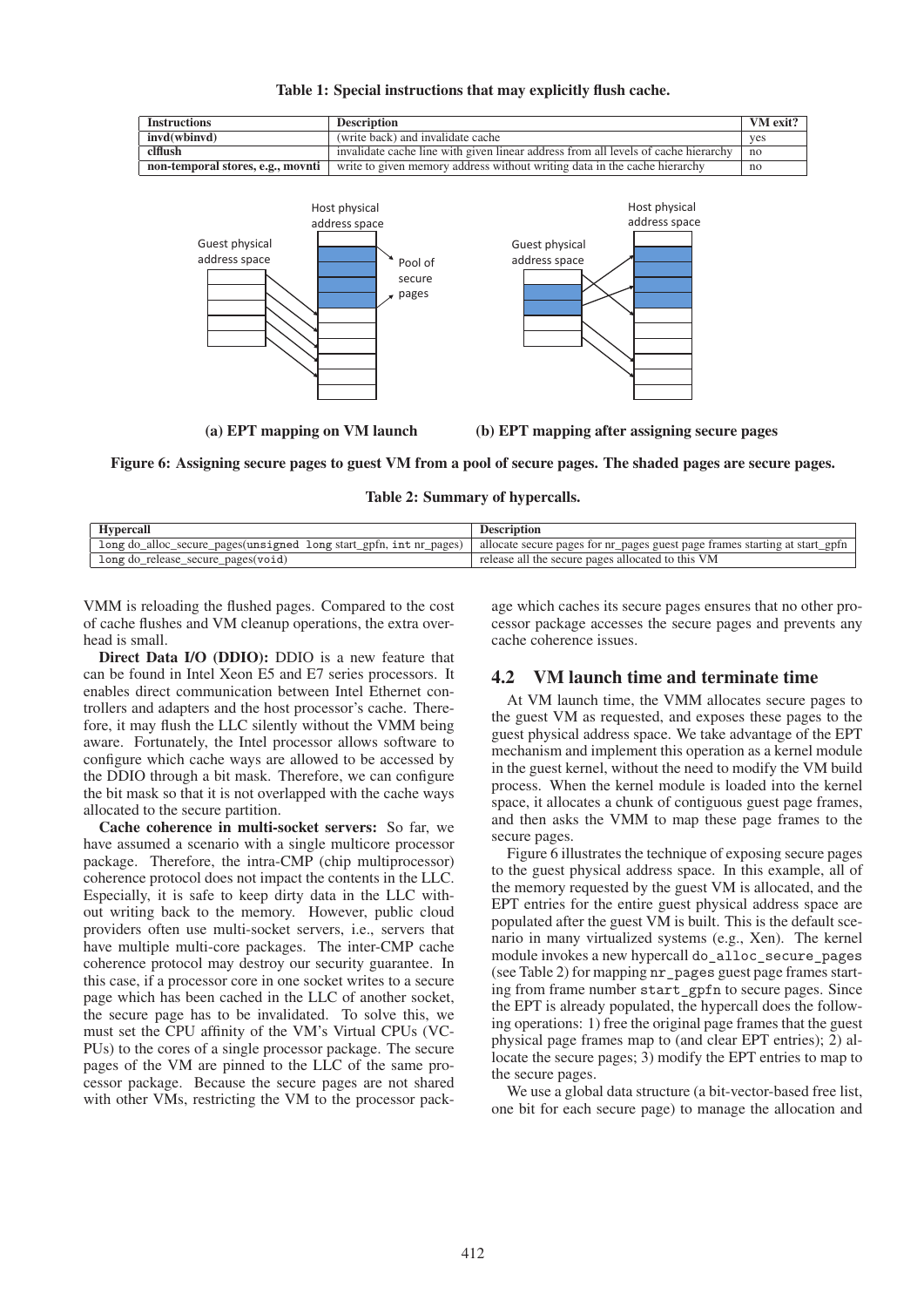

(a) bring in and lock backstore page (b) copy backstore to a secure page (c) point PTE to secure page

#### Figure 7: Mapping a virtual page to a secure page for a process.

#### Table 3: Summary of system calls.

| <b>System call</b>                                  | <b>Description</b>                                                             |
|-----------------------------------------------------|--------------------------------------------------------------------------------|
| long sys_map_sp(unsigned long start, size_ $t$ len) | map virtual address space starting at start, with size len to secure pages     |
| long sys_unmap_sp(unsigned long start, size_t len)  | unmap virtual address space starting at start, with size len from secure pages |

release of secure pages. There is no global data structure for tracking which page frame is allocated to which domain. Instead, each domain keeps track of its own secure page allocation, including which secure pages (in terms of machine page frame numbers) are allocated to it, the beginning guest page frame number of the secure pages and the number of secure pages. This makes it easy to manage the release of the secure pages.

VM terminate time: At VM termination time, the secure pages are reclaimed and reloaded into the secure partition as described in Section 4.1.4, in order to prevent the flushing of secure pages by a malicious VM. Similar to launching a VM, we use a kernel module to reclaim secure page frames. Secure pages for a domain are released when the kernel module performs unloading, using a hypercall do\_release\_secure\_page (see Table 2). For each guest page frame that is mapped to a secure page, the VMM does the following: 1) allocate a free machine page frame, and change the EPT to point to the new machine page frame; 2) free the secure page; 3) ensure that the secure page is pinned in the secure cache. (Recall that a malicious VM may have used clflush to evict the data of the secure page from the secure partition.)

# 4.3 VM run time

The guest VM's kernel manages the secure pages by multiplexing them to all the processes. There are two alternatives to implement a time-shared secure page management mechanism. One option is a truly time-shared implementation, i.e., virtualizing the secure pages for user processes so that two processes can simultaneously map to the same secure page as long as they do not access it concurrently. To avoid the complexity of synchronization on multi-core processors, the guest kernel can associate different secure pages to each VCPU. A process running on one VCPU can use all the secure pages owned by that VCPU. During context switch, all the secure pages on that core must be saved to some per-process backstore pages. The contents of the back-

store pages of the next running process will be loaded into the secure pages. The second option is that the guest kernel does not virtualize the secure pages so that a user process can exclusively hold secure pages until they are explicitly released. In our proof-of-concept implementation we use the second option.

The guest kernel exposes two system calls to the user process: map\_sp and unmap\_sp as described in Table 3. Basically, these system calls allow a user process to map (and unmap) certain virtual address space to (from) secure pages. These interfaces are flexible enough to protect arbitrary code, stack, and heap, etc.

Figure 7 illustrates the implementation of the map\_sp syscall. The user process passes the start virtual address and length of the protected region as parameters. map\_sp first uses mlock to make sure the memory region has the VM\_LOCKED flag set (i.e., cannot be swapped out), and fault in (i.e. explicitly invoke page fault handler) if necessary so that the memory region is mapped to certain guest physical page frames and the corresponding page table entries are populated. These guest physical page frames are the backstore for the secure pages. We then allocate secure pages for the memory region and copy the contents of the backstore page to the secure page frame. Similar to managing secure pages in the VMM, we also use a global data structure to manage the secure pages within the guest VM. The guest kernel maintains a bit vector based free list for the secure pages. In addition, for each secure page, we use a global data structure to record its backstore page. Note that this is different from the design we use in the VMM (which must manage a much larger number of secure pages than a guest). Lastly, we modify the page table entry so that it points to the secure page; we also save the backstore page frame to the global data structure for the corresponding secure page.

The implementation of unmap\_sp is similar: the guest kernel first needs to copy the contents of the secure page to the backstore page if it is dirty. Then it changes the page table entry so that it points to the backstore page and then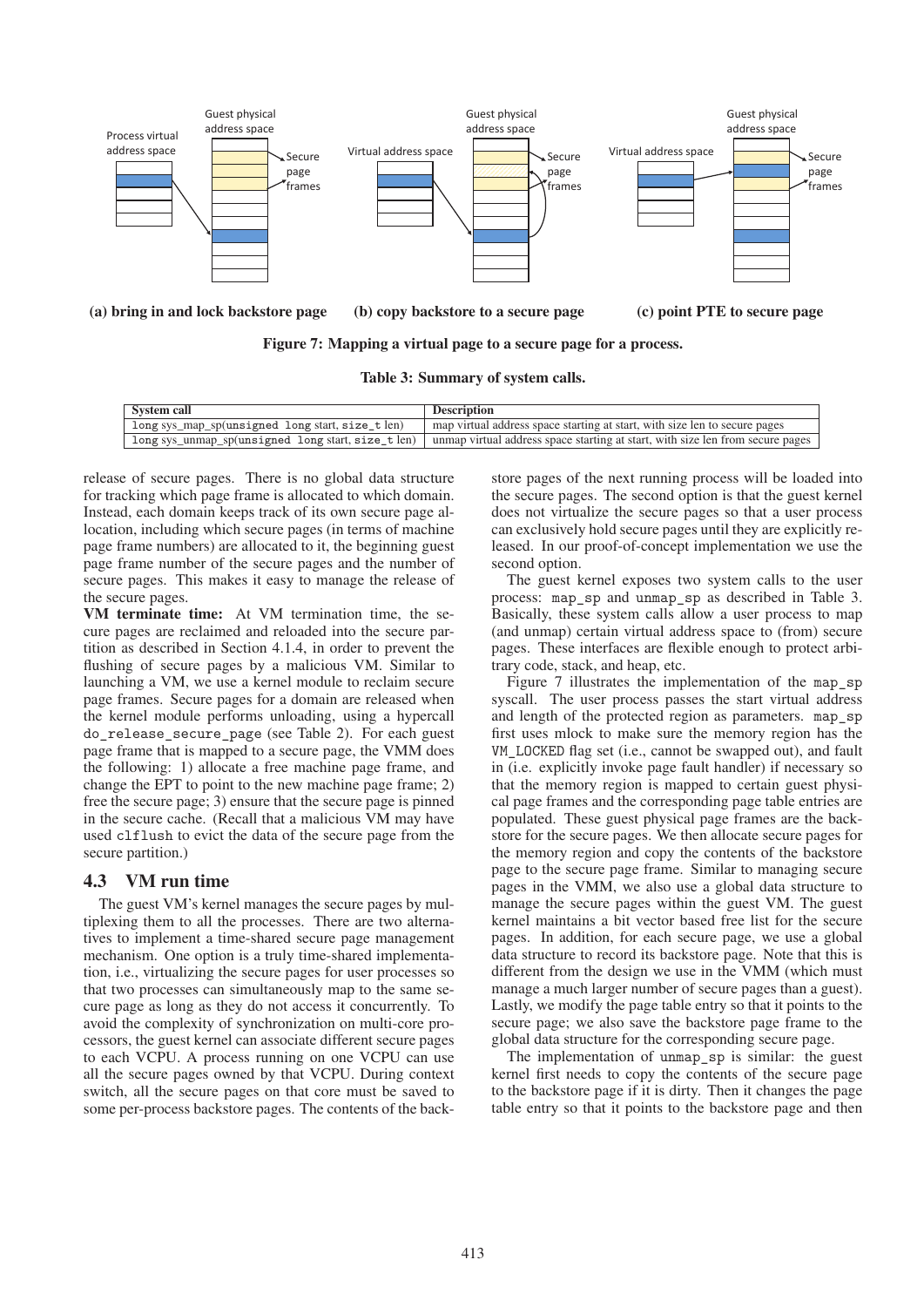#### Table 4: Summary of software changes.

| <b>Application</b>                 | invoke syscalls to map and unmap secure pages    |
|------------------------------------|--------------------------------------------------|
| <b>Guest kernel</b>   new syscalls |                                                  |
| VMM                                | new hypercalls, boot time code, VM exit handlers |

frees the secure page.

Table 4 summarizes the changes to the software stack in order to use CATalyst. It is worth noting that our system still supports legacy guest VMs and applications if they are not aware of CATalyst.

# 5. SECURITY EVALUATION

Table 5: Experimental environment.

| Processor model            | Intel Xeon E5 2618L v3            |
|----------------------------|-----------------------------------|
| Microarchitecture          | Haswell                           |
| Clock frequency            | $2.3$ GHz                         |
| # cores                    | 8 (8 slices)                      |
| LLC                        | 20-way 20 MB                      |
| # ways in secure partition | 2                                 |
| <b>VMM</b>                 | Xen $4.5.0$ (HVM)                 |
| Dom0 and DomU              | CentOS <sub>6.6</sub>             |
| Kernel version             | Linux $3.14.0$                    |
| Legacy $\sqrt{M}$          | 4 VCPUs, 4 GB RAM                 |
| Secure VM                  | 4 VCPUs, 2 GB RAM, 8 secure pages |

Table 5 summarizes the experimental environment for our implementation and evaluation. We use a Xeon E5 based Haswell server (with only one socket) with 8 cores. The size of the LLC is 20 MB, consisting of 8 cache slices. We reserve two out of the 20 cache ways as the secure partition, holding 10% of the entire cache. This secure partition supports up to 512 (20MB/4KB/10) secure pages, which allows our system to support a large number of VMs. We implement our design on a Xen hypervisor with Linux as the guest OS.

| <b>Algorithm 1:</b> Square-and-Multiply exponentiation.                                                                                                           |  |
|-------------------------------------------------------------------------------------------------------------------------------------------------------------------|--|
| <b>input</b> : base b, modulo m, exponent $e = (e_{n-1} \cdots e_0)_2$<br>output: $b^e$ mod m                                                                     |  |
| $r \leftarrow 1$<br><b>for</b> <i>i</i> from $n-1$ downto 0 <b>do</b><br>$r \leftarrow r^2 \mod m$<br>if $e_i = 1$ then<br>$r \leftarrow r \cdot b \mod m$<br>end |  |
| end                                                                                                                                                               |  |
| return r                                                                                                                                                          |  |

To evaluate the security, we select GnuPG, a free implementation of the OpenPGP standard, as the victim process. The modular exponentiation in GnuPG version 1.4.13 uses a simple Square-and-Multiply algorithm [15] that is known to be vulnerable to side channel attacks. As described in algorithm 1, the algorithm scans the exponent bits (private key) from left to right, performing a square operation on each bit. For every "1" bit, it performs an extra multiply operation. Consequently, the time interval between two consecutive squares reveals the private key: if the exponent bit is "1" there will be a multiply operation in between two square

operations, resulting in longer elapsed time between square operations than when the exponent bit is "0".



Figure 8: Clear activity pattern for cache set 78 in GnuPG without protection.

The attack first selects cache sets that potentially conflict with instructions in the square routine, i.e., they have the same page offset and hence will potentially map into the same cache set. The attack scans these selected cache sets, one by one, for 10,000 time slots, where each time slot is 5000 cycles. Figure 8 only shows cache set activity for some cache sets for 500 time slots. A dark dot represents activity in that time slot, whereas no dot represents inactivity in that time slot. For most cache sets, we only see random activity patterns. But for set 78, we see a clear string of activity (usually 3-4 consecutive dots for one square operation) followed by an inactivity period. This is a temporal access pattern that can indicate key bits: for this machine, the inactive period is 3-4 time slots for a "0" and 10-11 time-slots for a "1" in the key. Hence, a common activity pattern for set 78 is 3 time slots with activity followed by 4 time slots without activity, which is the matched activity pattern that we count in Figure 9.

We modified GnuPG version 1.4.13 to use CATalyst. In particular, at the beginning of the modular exponentiation function, we invoke the map\_sp syscall to map the page containing the square routine (as well as the multiply routine) to a secure page. At the end of the function, we invoke the unmap sp syscall to release the secure page.

Figure 9 indicates the results of searching targeted cache traces, by counting the number of matched activity pattern described above, before and after we locked the secure page in the LLC. As shown in Figure 9a for GnuPG without protection, an attacker can easily identify the targeted cache set containing expected cache activity patterns. However, when CATAlyst is engaged as in Figure 9b, it is impossible to find such targeted cache sets.

# 6. PERFORMANCE EVALUATION

We measure the effect of our changes in two different scenarios. We first evaluate the costs of the reduced cache capacity on legacy applications. We then measure the effects of implementing the defense by modifying three encryption algorithms to protect their sensitive code and data. We use the two VM configurations shown in Table 5. We use the legacy VM for the legacy applications, running an unmodified OS without using secure pages. Moreover, we use the secure VM for measuring the costs of the defense.

### 6.1 Performance impact on legacy applications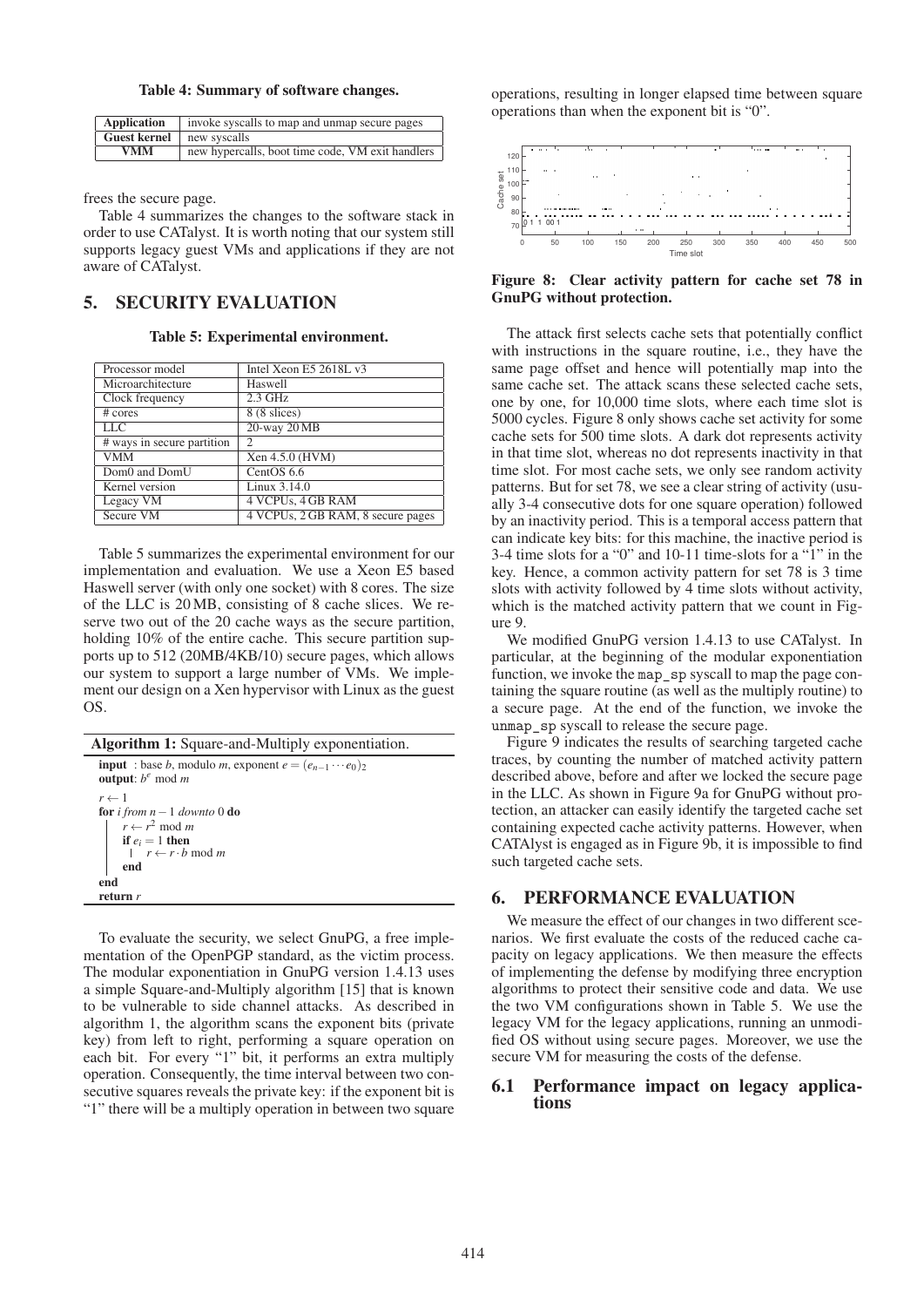

Figure 10: Slowdown for SPEC 2006 and PARSEC benchmarks.



Figure 11: Box plot of slowdown for secure partition with different size.

We measure the impact on legacy applications using 22 SPEC CPU2006 [17] and 12 PARSEC [8] benchmarks. We run each benchmark three times to completion using the reference (for SPEC) and native (for PARSEC) input sets and compare the results against the baseline case—without the secure partition. Because the minimum secure partition occupies 10% of the cache, we expect some performance degradation when using our system.

Figure 10 shows the average slowdown of each of the benchmarks. We see an average slowdown of 0.7% for SPEC and 0.5% for PARSEC, with all but one benchmark being under 2%. The only exception is omnetpp, which has a slowdown of 6.5%. Hence, a decrease of 10% in the cache capacity incurs a very small performance degradation. Comparing with the state-of-art page coloring based scheme which gives an average degradation of 5.9% (maximum 16%) for SPEC benchmarks [25], CATalyst has much better performance for the legacy applications.

When a larger part of the cache is reserved for the secure partition, the performance deteriorates. Figure 11 shows the box plot of the slowdown distribution for various securepartition sizes. Specifically, the ends of the whiskers represent the minimum and maximum slowdown over the 22 SPEC (or 12 PARSEC) benchmarks. The box represents the first and third quartile and the band in the box is the mean slowdown. Generally, SPEC is more sensitive to the LLC capacity than PARSEC benchmarks. For both benchmarks, we find that even when the secure partition occupies more than half of the LLC, 75% of the benchmarks suffer less than 6% performance degradation. Only very few benchmarks are sensitive to cache size, the worst suffering a performance degradation of up to 45%.

Although we only study the performance of SPEC and multi-threaded PARSEC benchmarks, we would expect that server benchmarks, scale-out workloads and real-world data center applications are even less sensitive to the LLC size than the memory-intensive SPEC and PARSEC benchmarks [13].

### 6.2 Overhead of security-sensitive applications

The performance of security-sensitive applications may be impacted by several factors: 1) the slowdown due to reduced cache size; 2) overhead due to mapping and unmapping secure pages; 3) potential performance improvement since frequently used code and data are pinned in the LLC.

We measure the performance effect of CATalyst on three cryptographic implementations: the OpenSSL 0.9.8.a implementation of AES encryption in cipher block chaining (CBC) mode, the GnuPG 1.4.13 and the GnuPG 1.4.18 implementations of the ElGamal decryption [12].

### *6.2.1 OpenSSL AES*

The implementation of AES uses five 1 KB tables. Tracing accesses on these tables can recover the encryption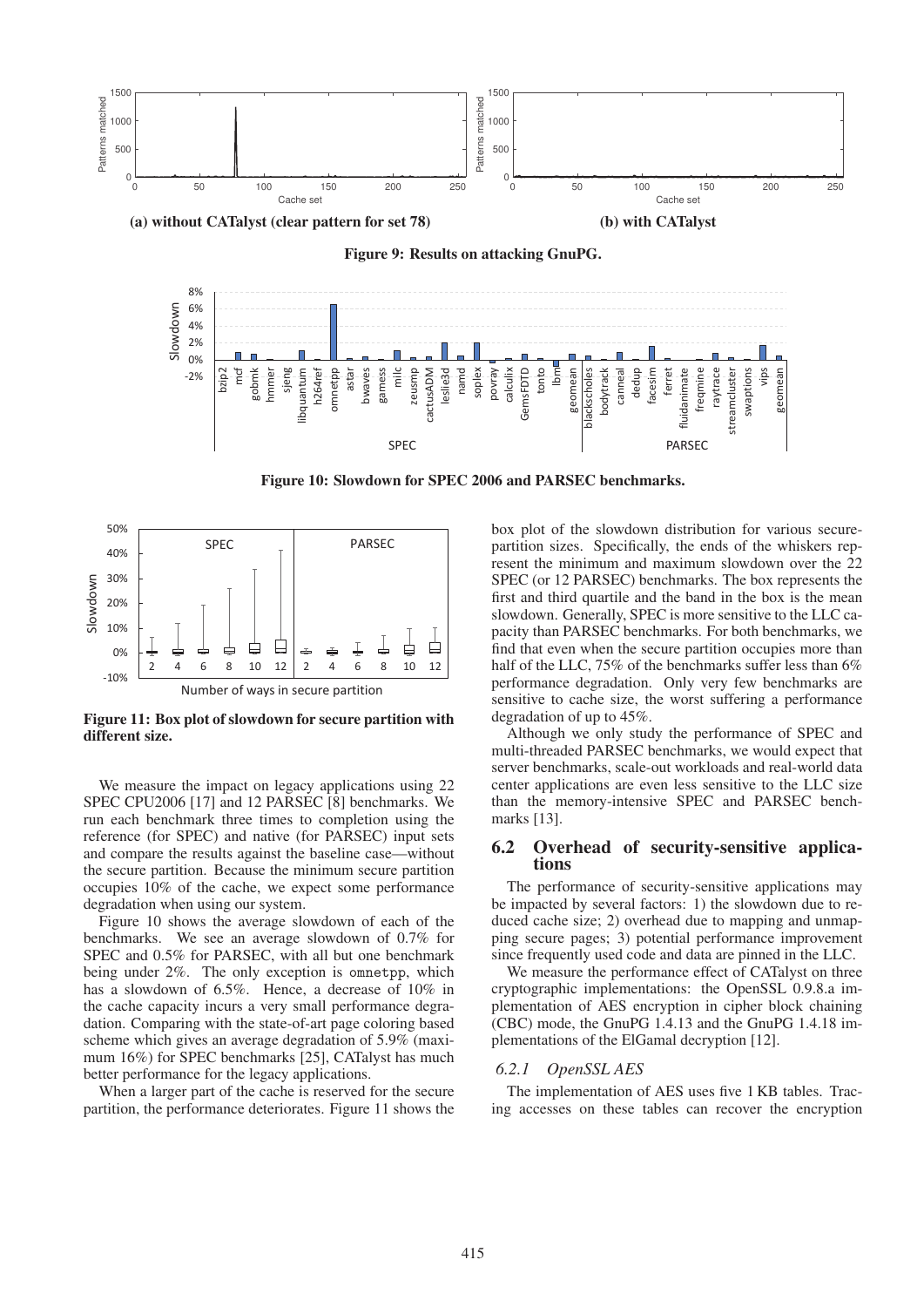key [32]. To mitigate this attack, we map these tables to secure pages at the start of the encryption and unmap them at the end.

#### Table 6: Time to encrypt a 5 MB file using AES.

| <b>Buffer size</b>   | 5 KB   | 50 KB | 500 KB | 5 MB      |
|----------------------|--------|-------|--------|-----------|
| <b>Baseline</b> (ms) | 81.04  | 79.91 | 79.83  | 82.87     |
| <b>CATalyst</b> (ms) | 95.26  | 81.96 | 79.96  | 82.83     |
| Slowdown             | 17.54% | 2.56% | 0.16%  | $-0.05\%$ |

Table 7: GnuPG ElGamal decryption times.

| <b>Version</b>       | 1.4.13 | 1.4.18 |
|----------------------|--------|--------|
| <b>Baseline(ms)</b>  | 15.36  | 12.77  |
| <b>CATalyst</b> (ms) | 15.40  | 12.83  |
| Slowdown             | 0.25%  | 0.44%  |

The implementation uses an internal buffer for storing the data. Long streams of data are broken into buffer-sized chunks, each of these chunks encrypted separately. We measure the time to encrypt a 5 MB file containing random data with several buffer lengths. Table 6 shows the average results over 1,000 runs. With small buffers, the overhead of the map and unmap system calls is significant resulting in a slowdown of ∼17.5%. Increasing the buffer size dramatically reduces the overhead of map and unmap system calls. When the buffer size is larger than 500 KB, the impact is negligible. To reduce the overhead of mapping and unmapping the tables, a programmer can evoke the mapping at library initialization, therefore avoiding the overhead for every encryption.

### *6.2.2 GnuPG ElGamal*

We test the performance with two versions of GnuPG: version 1.4.13 (discussed in Section 5) uses the square-andmultiply exponentiation algorithm; and version 1.4.18 uses the sliding window exponentiation [9]. We protect GnuPG 1.4.13 as specified in Section 5. For GnuPG 1.4.18, we protect both the multiply routine and the multipliers [29]. We map the multiply routine to a secure page at the beginning of the modular exponentiation function, and unmap it at the end of the function. We map the multipliers, which are dynamically allocated on the heap, immediately after allocation, and unmap them before deallocation.

GnuPG encryption uses a one-time symmetric key for encryption. It uses the ElGamal encryption to store an encrypted version of the one-time symmetric key with the data. We use GnuPG to encrypt a very short file (5 bytes), measuring the time to decrypt it. To accurately measure the time taken for ElGamal decryption, we insert rdtsc instructions before and after invoking the ElGamal decryption. Since ElGamal decryption is only performed on the one-time symmetric key, the time is independent of the size of the processed file. Similar to AES, we repeat each measurement 1,000 times. The results in Table 7 show that the overhead of the syscall is within 0.5% for both GnuPG 1.4.13 and GnuPG 1.4.18.

# 7. RELATED WORK

# 7.1 Constant time implementations

Cryptographic primitives sometimes can be reprogrammed such that they do not leak side channel information through the cache. Such *constant time* implementations avoid secret-dependent memory accesses and branches [5, 6].

Constant time implementations of cryptographic primitives are extremely hard to get right: for example, recent work has demonstrated that a supposedly constant-time implementation of TLS in OpenSSL still has data-dependent execution time at least on ARM processors [10]. Also, even where real constant-time implementations exist, they may not always be usable. For example, the generic implementation of elliptic curves in OpenSSL has been shown to be vulnerable to side channel attacks [1, 4, 37]. For the popular NIST P-256 curve, OpenSSL provides a constant-time implementation [16]. However this implementation is not part of the FIPS 140-2 [31] certified code base, and therefore developers that need FIPS 140-2 certification must use the vulnerable generic implementation.

# 7.2 Secure caches

Wang and Lee [40] designed a secure cache for dynamic cache partitioning (PLcache) by introducing a lock-bit per cache line, providing a hardware mechanism for locking security-sensitive data into the L1 data cache. Domnister et al. [11] propose that each hardware thread in a processor core statically owns several cache lines in every cache set of the L1 cache. However, they target L1 caches, not the LLC, and would require hardware changes to processor chips.

# 7.3 Page coloring based defenses

Page coloring was initially proposed for improving system performance [7, 24] and enhancing performance isolation in real-time systems [27]. Later on, the technique has been used by system designers for mitigating cache-based timing attacks [14, 25, 36].

Shi et al. [36] designed a dynamic page coloring solution to limit cache side channel attacks. Their solution dedicates several colors for security-critical operations and does not allow other processes to use these colors when securitycritical operations are in execution. This solution may potentially cause significant overhead since it needs to frequently swap pages between secure colors and other colors. Godfrey [14] implemented page coloring in Xen, and evaluated its effectiveness. STEALTHMEM [25] reserves one or more stealth pages with different colors for each core, for protecting security-sensitive data. To ensure stealth pages are pinned in the cache, it disallows using page frames with the same colors as the stealth pages, or mediates access to those pages by page faults.

Compared to these software page coloring based solutions, CATalyst has the following advantages: 1) the design is simpler since the isolation of secure and insecure partitions is enforced by the CAT, instead of by complicated software. This results in modification of less than 1,000 C/assembly lines in the VMM. 2) CATalyst is not impacted by the Intel LLC's non-linear and unknown hash indexing scheme, whereas this may significantly reduce the already limited number of available colors in page coloring schemes.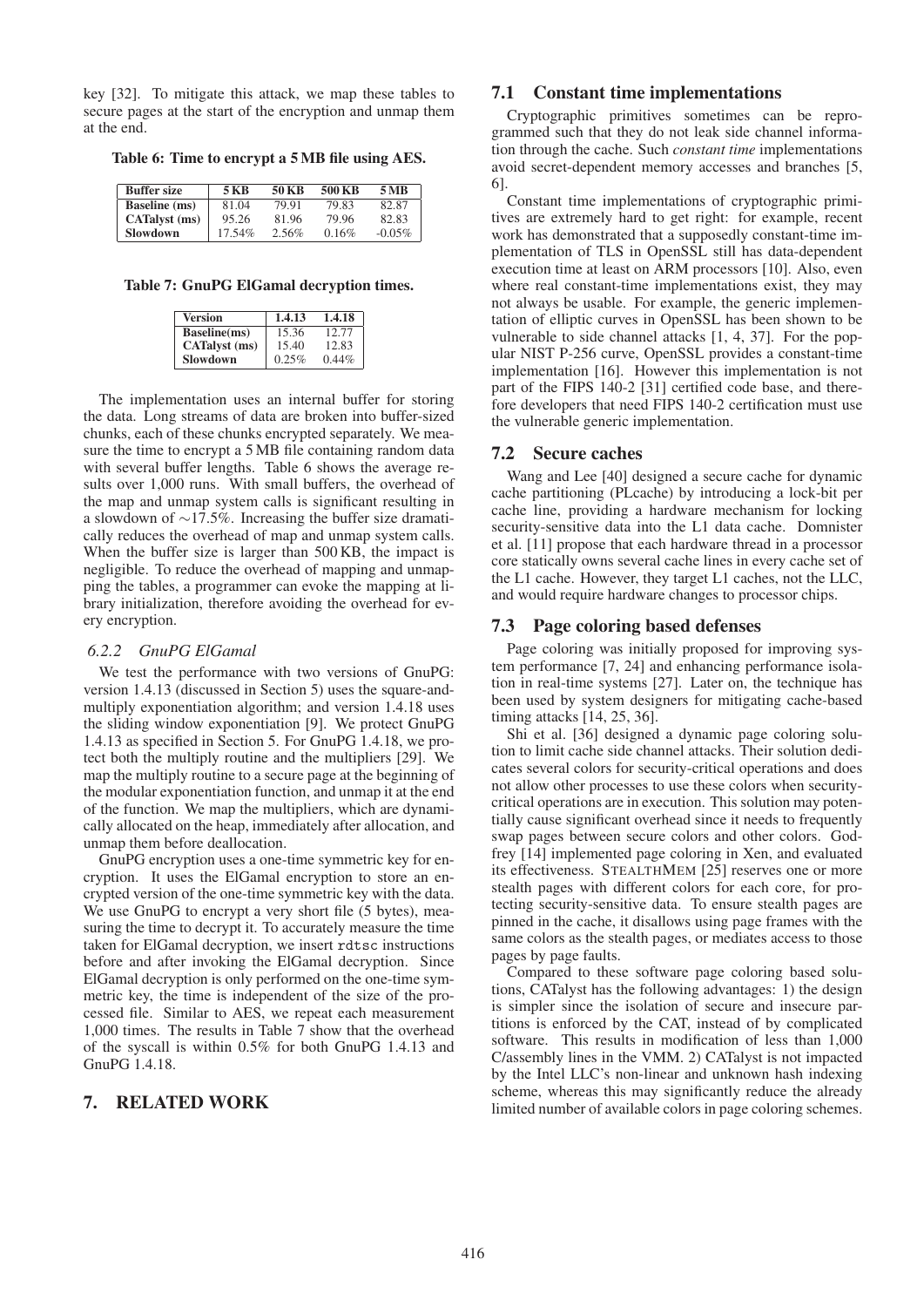3) CATalyst is compatible with superpages and memory deduplication, whereas these performance-enhancing features may have to be disabled in page coloring schemes.

# 8. CONCLUSIONS

We propose CATalyst, a lightweight system mechanism for the cloud provider and cloud customers to protect security-sensitive code and data against LLC-based side channel attacks, by leveraging the CAT on Intel processors. CATalyst builds on existing commodity hardware, and can be easily deployed. It bridges the gap between protecting security applications and the existing performanceoriented cache-partitioning mechanism. CATalyst uses the CAT to partition the LLC, forming a hybrid between a conventional hardware-managed cache and a small softwaremanaged cache. We pin a pool of page frames permanently in the cache, managed by the VMM and the guest OS. Users can load and lock security-sensitive code and data by mapping them to the cache-pinned pages. We implement a proofof-concept of CATalyst using the Xen hypervisor and the Linux OS. Our evaluation shows that CATalyst not only effectively mitigates the LLC attacks but also introduces very small performance degradation.

# Acknowledgments

We thank the reviewers for their helpful comments. This work was supported in part by DHS/AFRL FA8750-12-2- 0295 and NSF CNS-1218817. NICTA is funded by the Australian Government through the Department of Communications and the Australian Research Council through the ICT Centre of Excellence Program.

# References

- [1] T. Allan, B. B. Brumley, K. Falkner, J. van de Pol, and Y. Yarom, "Amplifying side channels through performance degradation," IACR Cryptology ePrint Archive, Report 2015/1141, Nov 2015.
- [2] P. Barham, B. Dragovic, K. Fraser, S. Hand, T. Harris, A. Ho, R. Neugebauer, I. Pratt, and A. Warfield, "Xen and the art of virtualization," in *ACM Symposium on Operating Systems Principles (SOSP)*, Oct. 2003, pp. 164–177.
- [3] J. Barr, "New low cost EC2 instances with burstable performance." https://aws.amazon.com/blogs/aws/ https://aws.amazon.com/blogs/aws/ low-cost-burstable-ec2-instances/, Jul. 2014.
- [4] N. Benger, J. van de Pol, N. P. Smart, and Y. Yarom, ""ooh aah..., just a little bit": A small amount of side channel can go a long way," in *Workshop on Cryptographic Hardware and Embedded Systems (CHES)*, Sept. 2014, pp. 75–92.
- [5] D. J. Bernstein, "Cache-timing attacks on AES," 2005, Preprint available at http://cr.yp.to/papers.html# cachetiming.
- [6] D. J. Bernstein, T. Lange, and P. Schwabe, "The security impact of a new cryptographic library," in *International Conference on Cryptology and Information Security in Latin America (Latincrypt)*, 2012.
- [7] B. N. Bershad, D. Lee, T. H. Romer, and J. B. Chen, "Avoiding conflict misses dynamically in large directmapped caches," in *International Conference on Architectural Support for Programming Languages and Operating Systems (ASPLOS)*, Oct. 1994, pp. 158–170.
- [8] C. Bienia, "Benchmarking modern multiprocessors," Ph.D. dissertation, Princeton University, January 2011.
- [9] J. Bos and M. Coster, "Addition chain heuristics," in *International Cryptology Conference (CRYPTO)*, Aug 1989, pp. 400–407.
- [10] D. Cock, Q. Ge, T. Murray, and G. Heiser, "The last mile: An empirical study of some timing channels on seL4," in *ACM Conference on Computer and Communications Security (CCS)*, Nov. 2014, pp. 570–581.
- [11] L. Domnister, A. Jaleel, J. Loew, N. Abu-Ghazaleh, and D. Ponomarev, "Non-monopolizable caches: Lowcomplexity mitigation of cache side channel attacks," *Trans. Arch. & Code Optimization (TACO)*, vol. 8, no. 4, Jan. 2012.
- [12] T. ElGamal, "A public key cryptosystem and a signature scheme based on discrete logarithms," in *Advances in Cryptology*, 1985.
- [13] M. Ferdman, A. Adileh, O. Kocberber, S. Volos, M. Alisafaee, D. Jevdjic, C. Kaynak, A. D. Popescu, A. Ailamaki, and B. Falsafi, "Clearing the clouds: A study of emerging scale-out workloads on modern hardware," in *Proceedings of International Conference on Architectural Support for Programming Languages and Operating Systems (ASPLOS)*, 2012, pp. 37–48.
- [14] M. Godfrey, "On the prevention of cache-based sidechannel attacks in a cloud environment," Master's thesis, Queen's University, Ont, CA, Sep. 2013.
- [15] D. M. Gordon, "A survey of fast exponentiation methods," *J. Algorithms*, vol. 27, no. 1, Apr. 1998.
- [16] S. Gueron and V. Krasnov, "Fast prime field ellipticcurve cryptography with 256-bit primes," *J. Cryptographic Engin.*, vol. 5, pp. 141–151, Jun 2015.
- [17] J. Henning, "SPEC CPU2006 benchmark descriptions," *Comp. Arch. News*, vol. 34, no. 4, Sep 2006.
- [18] R. Hund, C. Willems, and T. Holz, "Practical timing side channel attacks against kernel space ASLR," in *IEEE Symposium on Security and Privacy (S&P)*, May 2013, pp. 191–205.
- [19] *Intel 64 and IA-32 Architectures Optimization Reference Manual*, Intel Corporation, Apr 2012.
- [20] *Intel 64 and IA-32 Architectures Software Developer's Manual*, Intel Corporation, Sep 2013.
- [21] *Improving Real-Time Performance by Utilizing Cache Allocation Technology*, Intel Corporation, Apr 2015.